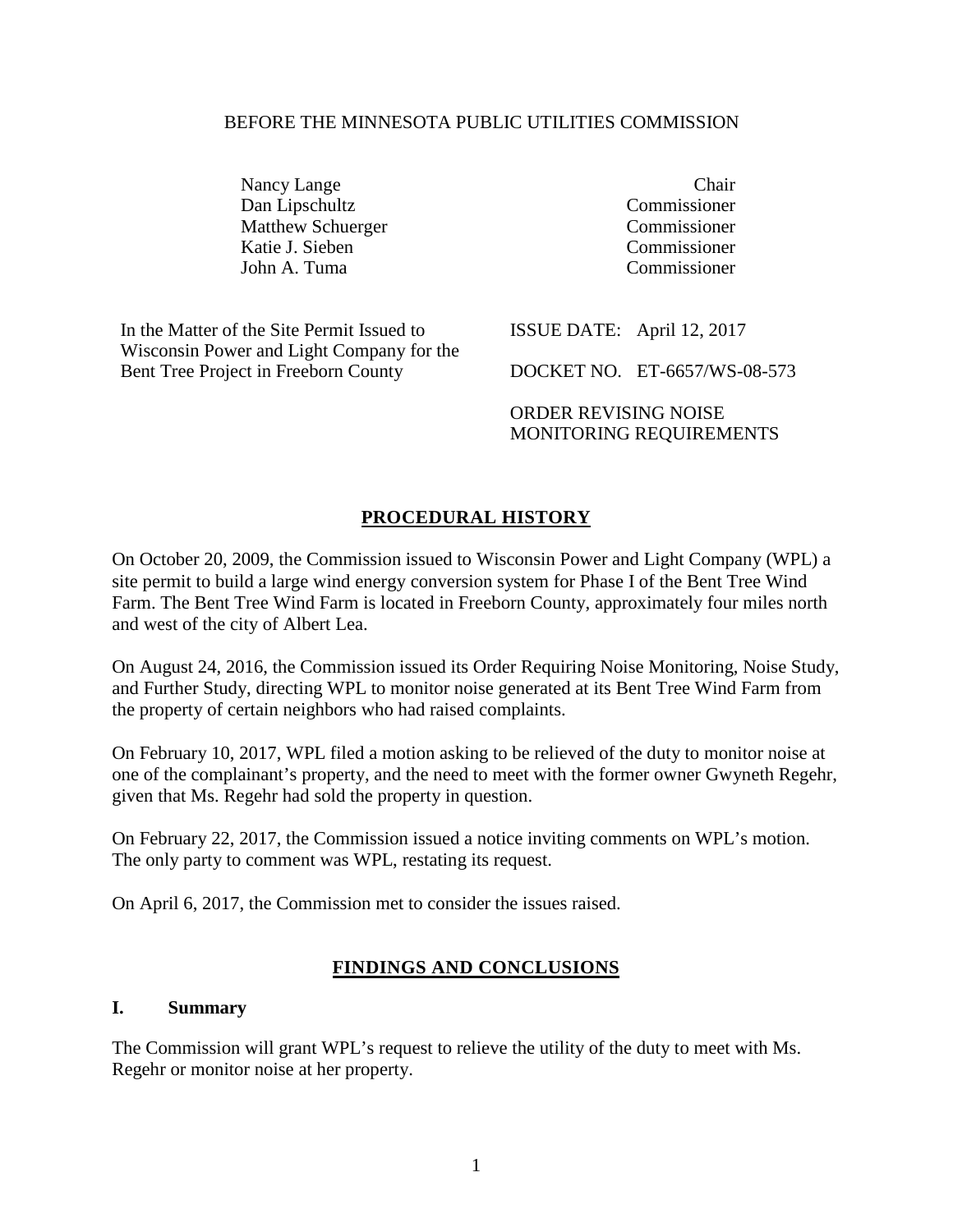## **II. The August 24, 2016 Order**

The Commission's August 24, 2016 order directed WPL as follows:

- 1. Wisconsin Power and Light shall conduct additional noise monitoring at the Bent Tree Wind Farm.
- 2. The noise study design to be conducted at the Bent Tree Wind Farm shall follow the parameters set forth below:
	- A. Wisconsin Power and Light/Alliant shall collect noise monitoring data at the three properties (the Hagan, Regehr, and Langrud properties) as well as additional follow up monitoring at the properties to confirm the Bent Tree project is in compliance with state noise standards.

. . .

- D. Wisconsin Power and Light shall meet with Ms. Regehr, Mr. and Mrs. Hagen, and Mr. Langrud in the near term with the purpose of finding an amicable resolution to their concerns. At least one meeting shall occur after the noise monitoring study has been completed, and the results of the noise study should be summarized and discussed with complainants. [The Energy Environmental Review and Analysis staff (EERA staff) of the Minnesota Department of Commerce] will also make itself available to attend these meetings. WPL shall update the Commission on any progress made by the parties in addressing the complaints.
- 3. Wisconsin Power and Light shall contract for a noise consultant selected by Commission and EERA staff. Suggestions by Wisconsin Power and Light, Ms. Regehr, the Hagens, and Mr. Langrud on the noise consultant will be permitted. The scope of work will be approved by Commission and EERA staff. The contractor shall follow the approved scope of work and file its independent work directly with the Commission through the Commission's e-filing system. All contracts and work terms shall be approved by the Commission and EERA staff.

### **III. WPL's Motion**

Consistent with the Commission's order, WPL anticipates entering into a contract with a noise consultant shortly. But WPL reports that Ms. Regehr has sold the property allegedly affected by noise from the Bent Tree Wind Farm.